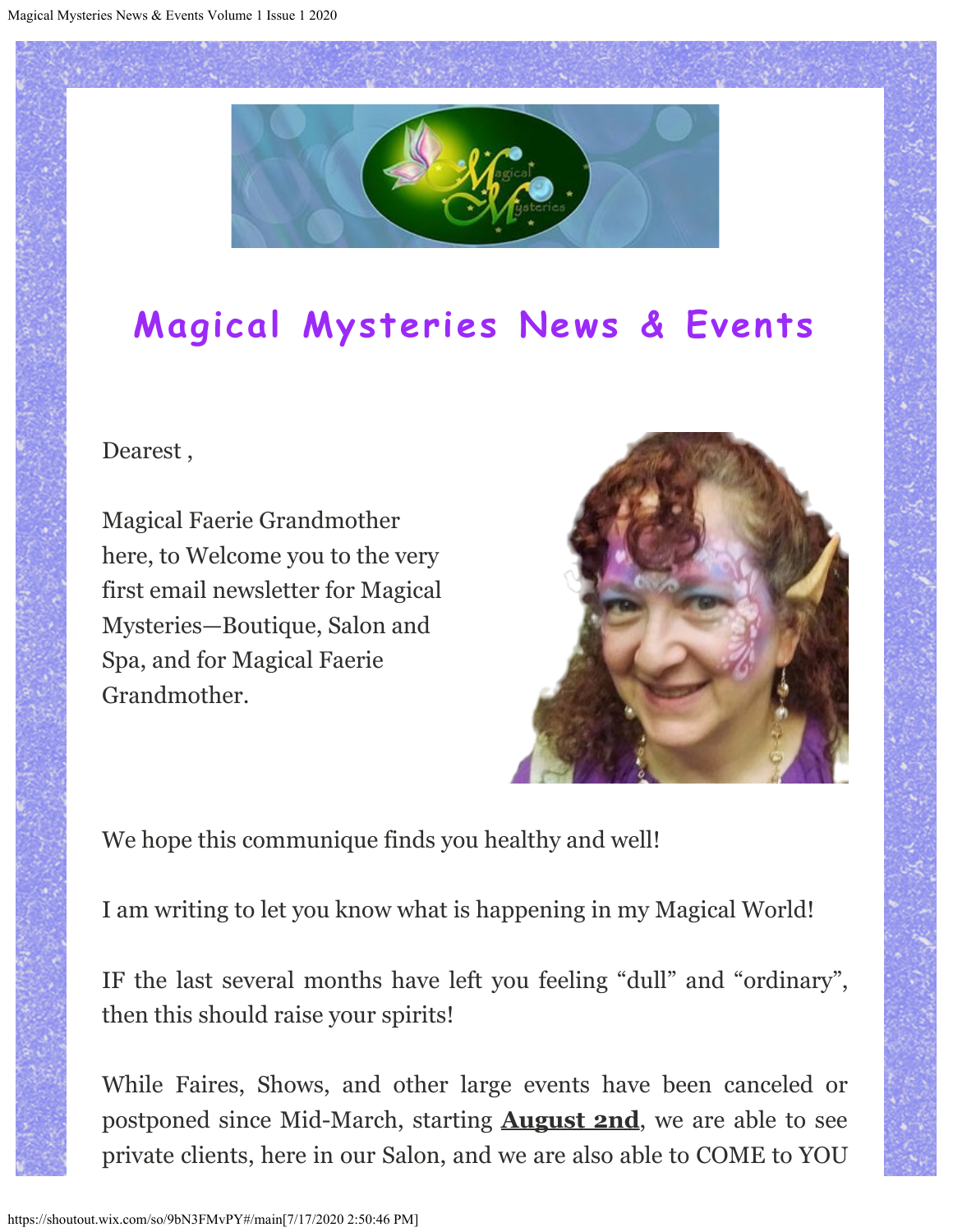for small groups!

If you would like to host a group in your own location, be mindful that we are seeing people on a staggered basis. Approximately fifteen minutes between guests is the safest way to run your event. If you have more than ten people, I will bring one or more extra Sparkle Faeries, so we can see additional guests in each time block.

Remember that there is a minimum of 125 strands needed to be purchased for us to travel to you, plus there is a (new, lower) travel rate of .30 per mile.

I will always be bringing a Sparkle Strand Faerie to help facilitate the process.

In addition, we respectfully ask that you wear a mask from the time you enter the event area, or my Salon, until you leave. This way, I feel a little safer in coming home to my own Little Seedlings (my Grandchildren). I thank you for this consideration!

I will be using this email newsletter to keep you posted as to where I will be, what events we will be attending, and what new items you might find in our Boutique! (that's a hint to an upcoming surprise! To join in on the fun follow us on our Facebook pages [Magical Mysteries](https://shoutout.wix.com/so/9bN3FMvPY/c?w=v-HWY7gwXAOAwkwFZQ5cjCXl_h31jxdGrvLkvzEyrsw.eyJ1IjoiaHR0cHM6Ly93d3cuZmFjZWJvb2suY29tL21hZ2ljYWxteXN0ZXJpZXNib3V0aXF1ZS8iLCJyIjoiZTg4MGU4YjYtM2EyNS00ODQ2LTQ1YTQtNjRmNDQ2MGUwMjg0IiwibSI6ImxwIn0) and [Magical](https://shoutout.wix.com/so/9bN3FMvPY/c?w=_0dPhcEt1kauwOLpwz4L57G6sdRnWFiZpQmF9DEHFf0.eyJ1IjoiaHR0cHM6Ly93d3cuZmFjZWJvb2suY29tL0ZhZXJpZUdyYW5kbW90aGVyLyIsInIiOiJlODgwZThiNi0zYTI1LTQ4NDYtNDVhNC02NGY0NDYwZTAyODQiLCJtIjoibHAifQ) [Faerie Grandmother\)](https://shoutout.wix.com/so/9bN3FMvPY/c?w=_0dPhcEt1kauwOLpwz4L57G6sdRnWFiZpQmF9DEHFf0.eyJ1IjoiaHR0cHM6Ly93d3cuZmFjZWJvb2suY29tL0ZhZXJpZUdyYW5kbW90aGVyLyIsInIiOiJlODgwZThiNi0zYTI1LTQ4NDYtNDVhNC02NGY0NDYwZTAyODQiLCJtIjoibHAifQ)

We are hoping that the Havre de Grace Waterfront Festival will occur this year, in later August. At this time, Big Lick ComiCon, in Roanoke, Virginia, is on for the weekend of October 31-November 1st. That is followed by FaerieCon East here in Baltimore on the weekend of November 6-8. The other event that is tentatively on the calendar is DavinciCon, in Lexington, VA, the weekend of December 5-6. Since no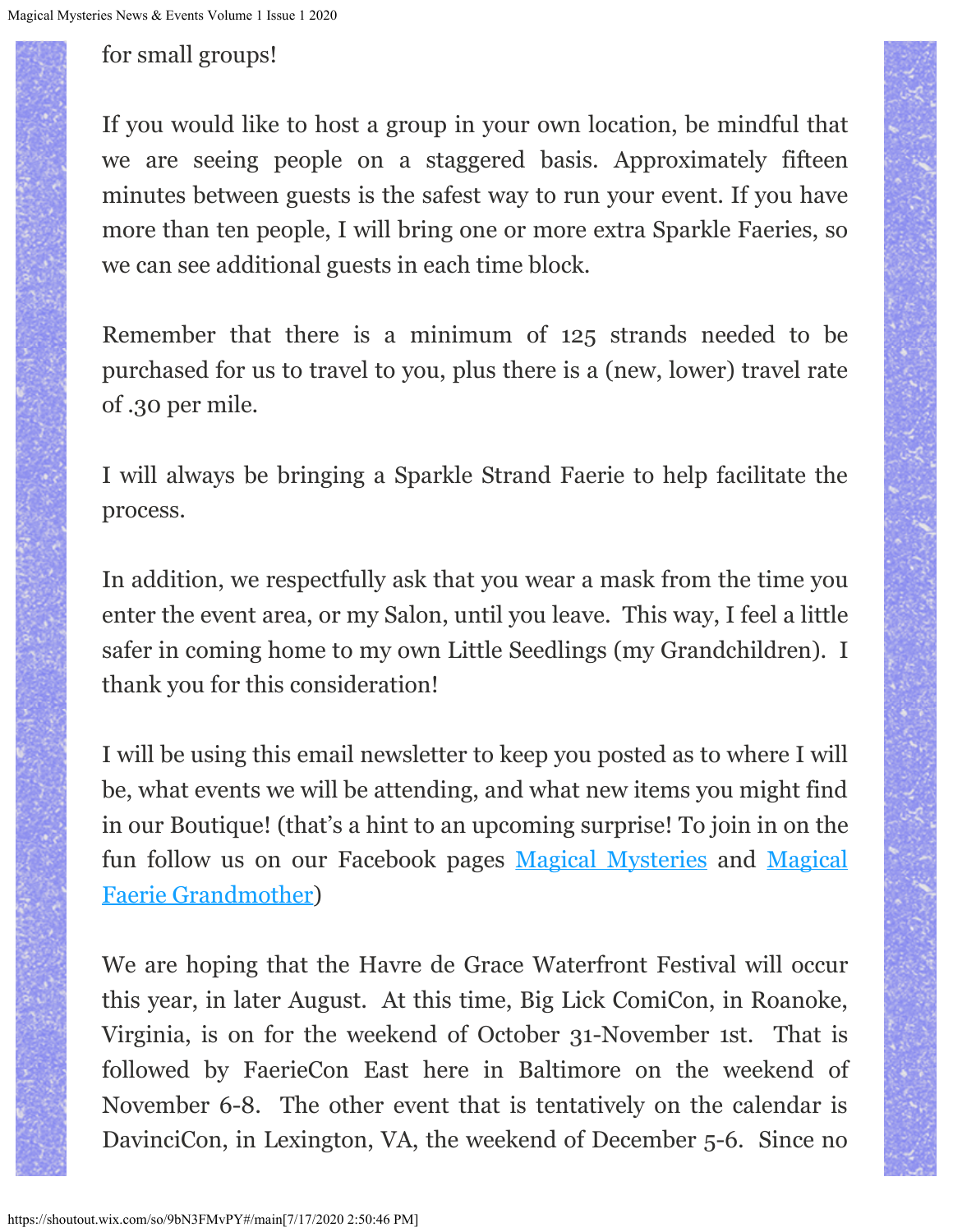one knows what the future of the Covid-19 restrictions will be, these dates are all tentative.

For now, we are seeing people privately. The Salon was designed for one to two people, so you are welcome to make a private appointment as usual. Please use the new entrance on the Salon Deck. (Please remember your mask.)

Please call 410-358-9580 to make an appointment to get "Sparkled"!!!

We look forward to seeing you soon!

Sparkle On, and Stay Safe. Infinite Love and Gratitude. Hugs. Faerie Grandmother Karen Yosafat Beleck

August 22 & 23 - The Waterfront Festival - Havre de Grace, MD

[https://www.facebook.com/WaterfrontFestivalHdG](https://shoutout.wix.com/so/9bN3FMvPY/c?w=l8v2IgBDsz63nFx1_-pCcxGpi9TuTz-T9wou9tjbEYM.eyJ1IjoiaHR0cHM6Ly93d3cuZmFjZWJvb2suY29tL1dhdGVyZnJvbnRGZXN0aXZhbEhkRyIsInIiOiIxMTc0YmUwMy00OTE1LTRlZjItM2E4Zi0xNzBkNjg1OGYyMDMiLCJtIjoibHAifQ)

Oct 31- Nov 1 - Big Lick Comic Con - Roanoke, VA [http://biglickcomiccon.com](https://shoutout.wix.com/so/9bN3FMvPY/c?w=XGvspmvh2fvfasSgu1H3YVrDN6TN6k5WK4WrmxO_CO0.eyJ1IjoiaHR0cDovL2JpZ2xpY2tjb21pY2Nvbi5jb20iLCJyIjoiMTE3NGJlMDMtNDkxNS00ZWYyLTNhOGYtMTcwZDY4NThmMjAzIiwibSI6ImxwIn0)

November 6-8 - FaerieCon East - Baltimore, MD [http://faeriecon.com/](https://shoutout.wix.com/so/9bN3FMvPY/c?w=W3cLO24Kfu1ruDBOyecjs1ovC-w-YLsWP785BzvCdkU.eyJ1IjoiaHR0cDovL2ZhZXJpZWNvbi5jb20vIiwiciI6IjExNzRiZTAzLTQ5MTUtNGVmMi0zYThmLTE3MGQ2ODU4ZjIwMyIsIm0iOiJscCJ9)

December 5-6 - DavinciCon - Lexington, VA [https://davinci-con.com](https://shoutout.wix.com/so/9bN3FMvPY/c?w=BK1l6JgoZ82zy4IfVhkY0sKSQUJrDy6g3KkHzQQoiws.eyJ1IjoiaHR0cHM6Ly9kYXZpbmNpLWNvbi5jb20iLCJyIjoiMTE3NGJlMDMtNDkxNS00ZWYyLTNhOGYtMTcwZDY4NThmMjAzIiwibSI6ImxwIn0)